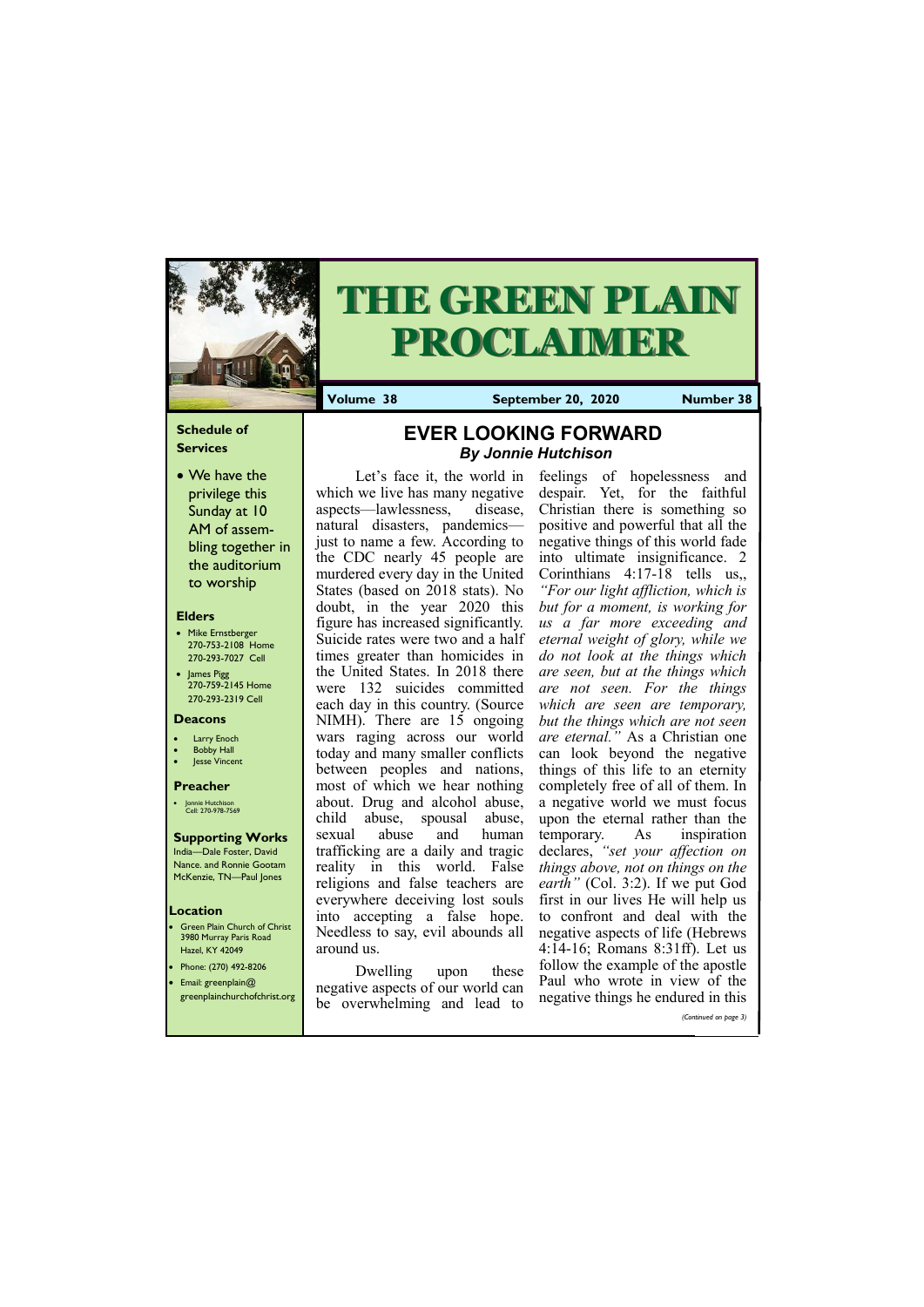# NEWS AND NOTES

*REMEMBER IN PRAYER: Green Plain members*: Remember Jane Morris, Faye Travis, Peggy Jarvis, Rex Enoch, Mary Crutchfield, Joanne Barnes, Maxine Pool, Hayes and Marjorie Grady, Jim Fielder, Griselda Adams, Larry Enoch, and Carolyn Byars. **Family and Friends:** Jenne Pool, Teresa Tacker, Betty Pond, Bryan White, Meredith Enoch, Kenneth Mizell, , Janice Canter, Dale Foster, Andrea Phillips, Donald and Dorothy Cook, Pat Hocking, Sandra Cook Downs, Hollis Stubblefield, Kevin Smith, Walter Lee Steely and Carol Pigg.

> *Answer*: To Hananiah, Shadrach to Mishael. Meshach and to Azariah, Abed-

- **WORSHIP SERVICES:** Our elders have asked for your input about resuming our regular Bible classes and worship periods with our current safety measures. Please let them know your feelings concerning this matter.
- **PANTRY ITEMS September 2020: 6—Peanut Butter; 13—Paper Towels; 20—Canned Peaches; 27—Canned Carrots.** Please bring any additional items you wish for the "blessing box" which is located next to the breezeway on the north side of the building.
- **See our Facebook page** for announcements, updates and articles. Access to past editions of this bulletin are available on our website at http://greenplainchurchofchrist.org.
- Mission Work: Please continue to pray for the preachers this congregation is supporting in India and for Ronnie Gootan, David Nance, Mike Kiser, Arnold Gerson and Paul Jones in their respective works.
- **September 2020 Anniversaries:** 28-Shane & Krysta Smith. **Birthdays:** 4-Jane Morris; 13- Mary Crutchfield; 18-Jackson Hale; 20-Peggy Jarvis; 27-Diana Travis; 28 –Carolyn Byars; If we have left anyone out please let us know.
- **We offer FREE BIBLE CORRECPONDENCE COURSES through the mail. Enroll on our website or send your name and return mailing address to the address on the first page of this bulletin. You may also call 270-978-7569 or you may email us at greenplain@greenplainchurchofchrist.org.**
- **Additional Study Opportunities:** We encourage our readers to take advantage of the wealth of Bible study opportunities which are available online. There is a list of some of these at the bottom of this page. You will find scores of recorded videos and live programs that you can watch at your convivence. (Read 2 Peter 3:18).
- **If you knew tomorrow would never come, what would you do differently today?**

# **Page 2**

## **ONLINE SPIRITUAL RESOURCES Gospel Broadcasting Network https://gbntv.org/**

**World Video Bible School https://store.wvbs.org/wvbs-splashpage.html**

> **A Bible Answer https://abibleanswertv.org/**

> > **Good News Today http://gnttv.org/**

**In Search of the Lord's Way http://searchtv.org/**



**This Week: Did Jesus baptize anyone?**

*Last Week:* What were the Babylonian names given to Hananiah, Mishael and Azariah?

Nego. (Daniel 1:7).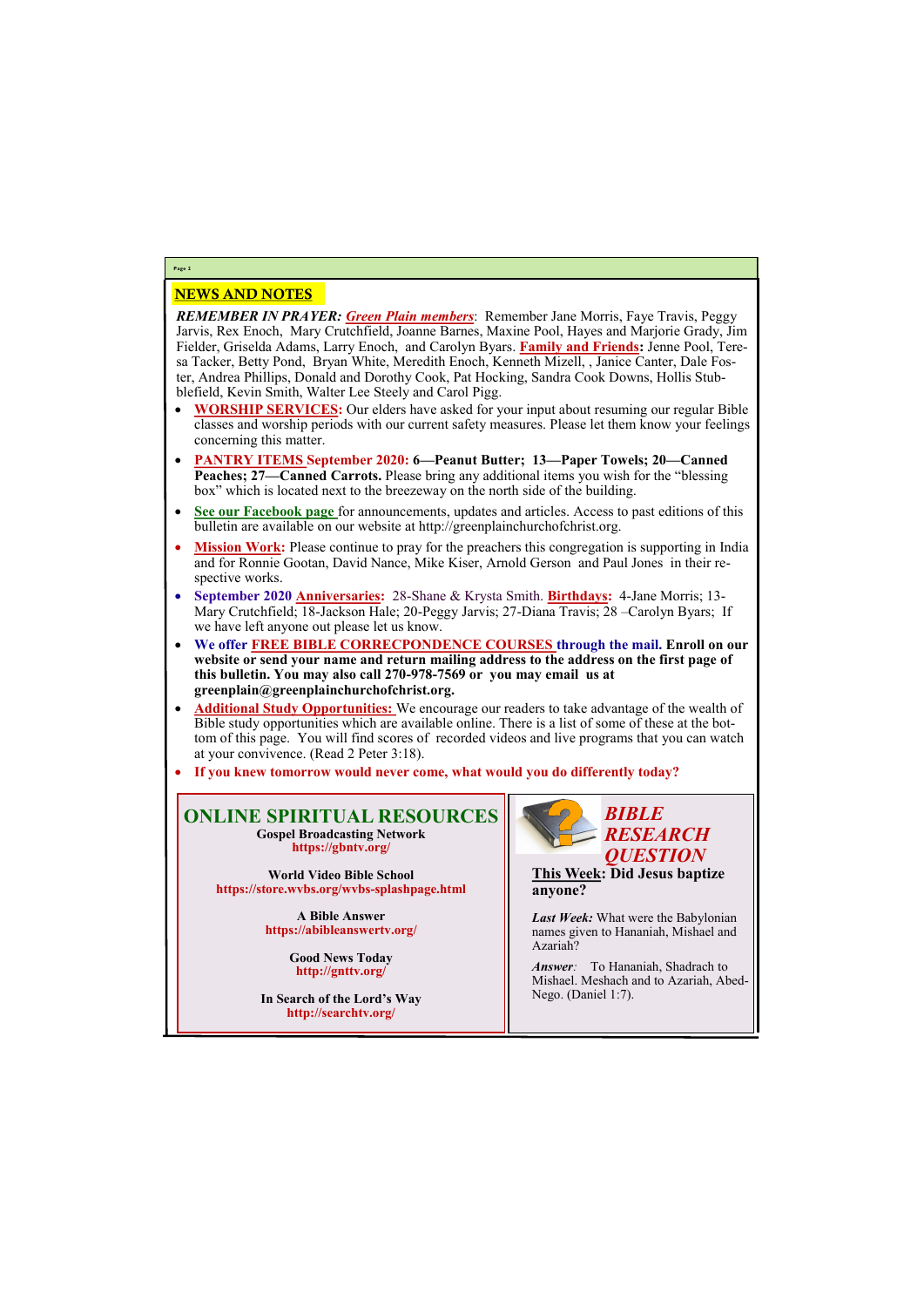**Page 3**

life, *"But none of these things move me; nor do I count my life dear to myself, so that I may finish my race with joy, and the ministry which I received from the Lord Jesus, to testify to the gospel of the grace of God"* (Acts 20:24). Let us not be moved by the negative things of this life away from our responsibilities to shine as lights in a darkened world and to carry the light of the gospel to those lost in that darkness. Philippians 2:15-16 reads, *"that you may become blameless and harmless, children of God without fault in the midst of a crooked and perverse generation, among whom you* 

*shine as lights in the world, holding fast the word of life, so that I may rejoice in the day of Christ that I have not run in vain or labored in vain."*

Yes, let us hold fast to the word of life, ever looking forward to existing eternally in heaven with our God. Again the inspired Paul expressed, *"Brethren, I do not count myself to have apprehended; but one thing I do, forgetting those things which are behind and reaching forward to those things which are ahead, I press toward the goal for the prize of the upward call of God in Christ Jesus"* (Philippians 3:13-14).

*(Continued from page 1)*

# **TURNING THE WORLD RIGHT-SIDE-UP By Paul Pryor**

When Paul was in Thessalonica, there were unbelieving Jews who perse-

in that city. These apostates gathered a band of ruffians who stirred up a mob against Paul and his fellow workers in the city. Among the complaints they laid against the evangelists was the charge

that Paul and his company had "turned the world upside down" (Acts 17:1-8). The truth of the matter is that the preaching of Paul and his company was doing just the opposite. They were turning the world right-side up.

cuted him and tried to defeat the Gospel ments of worldliness. Satan says that We must not be deceived by the lies Satan cultivates through the allure-

Satan is a liar (Jno. 8:44, Rev. 12:9). His lies began on this earth with deception of Eve in the Garden of Eden. That which proceeds from him is the antithesis of truth. One may be confident that whatever the enemies of Christ and the Gospel affirm, the opposite is usually true. When they accuse those preaching the Gospel of turning the world upside-down, the same preachers are actually turning it right-side up!

happiness is found in material gain and the love of money. This is upside down thinking. Luke 12:15 (KJV) *And he said unto them, Take heed, and beware of covetousness: for a man's life consisteth not in the abundance of* 

*the things which he possesseth.* Satan cunningly redefines the sins of the flesh to make them more palatable. Sexual perversion that is an abomination before God is redefined as diversity and "alternative" lifestyle. Murder is redefined as "choice". Consider Isaiah 5:20 (KJV) *Woe unto them that call evil good, and good evil; that put darkness for light, and light for darkness; that put bitter for sweet, and sweet for bitter!"*

To set the record straight by rightly identifying sin as sin and showing Jesus as the answer to sin, we do not turn the world upside down… we turn it rightside up.

—Northside church of Christ St. Petersburg, FL